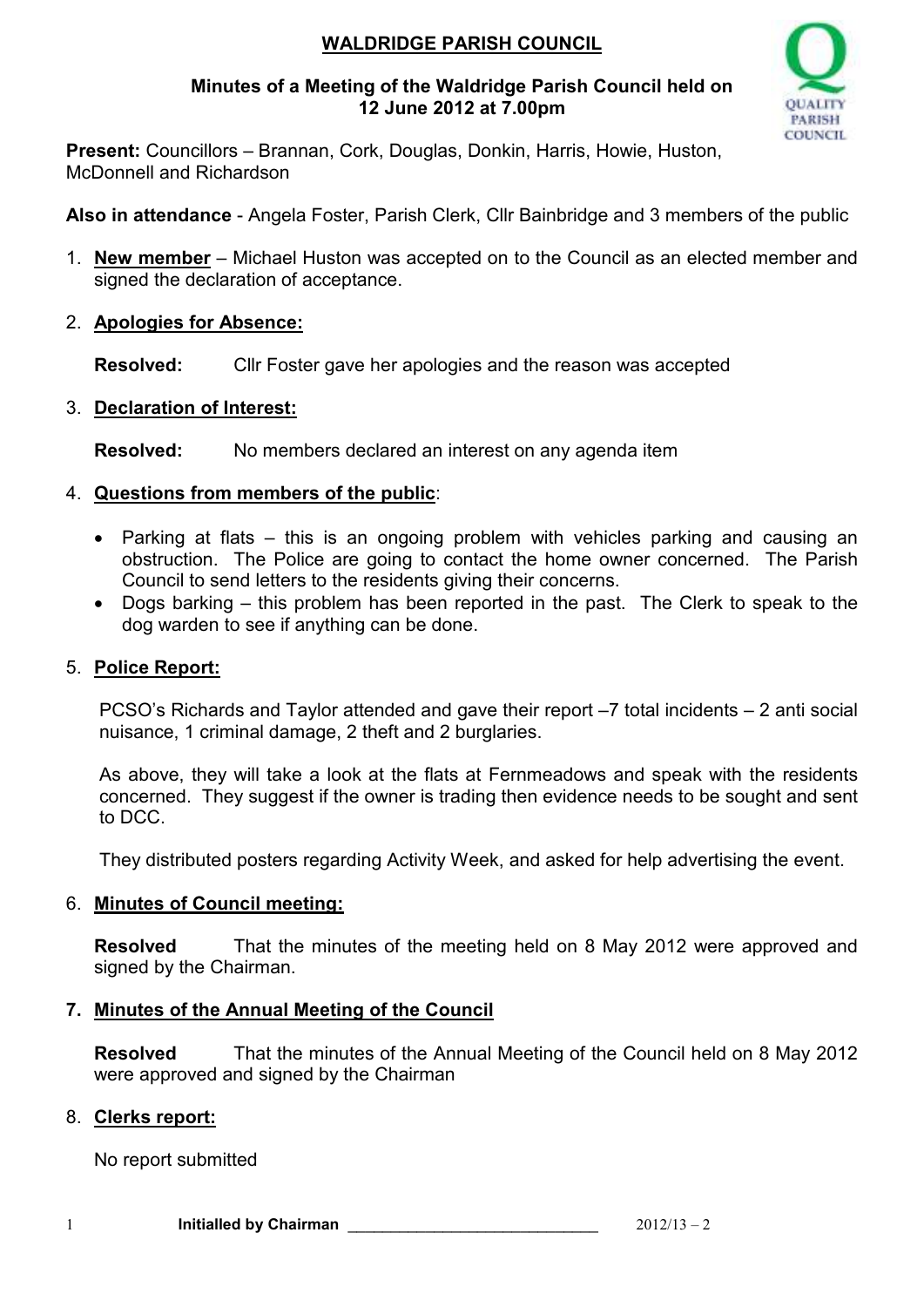### 7. **Parish Matters and on-going items**

#### a) **Planning applications received**

#### **To consider any planning applications received after the agenda was published.**

| 2/12/00124/FUL | 8 Dunstan Close<br><b>Chester-le-Street</b><br>Durham<br>DH <sub>2</sub> 3HX | Single storey extension to the front |
|----------------|------------------------------------------------------------------------------|--------------------------------------|
|                |                                                                              |                                      |

*Resolved: To recommend approval*

#### b) **To consider any planning applications received after the agenda was published.**

| 2/12/00134/FUL | 50 Warkworth Drive  | Proposed single storey rear extension |
|----------------|---------------------|---------------------------------------|
|                | Chester-le-Street   |                                       |
|                | Durham              |                                       |
|                | DH <sub>2</sub> 3TH |                                       |

*Resolved: To recommend approval*

#### c) **Northumbria in Bloom update**

- i. Cllr Cork gave update from working group held on 29 May.
- ii. The cost of various stones ranged from £40 £81 was discussed
- iii. The date of summer judging is13 July 2012, members to meet at rooms 12.00pm for lunch
- iv. NWL confirmed no problem planting oak tree on Poppyfields roundabout, the Clerk to get costs for a plastic guard to go round oak tree.

#### *Resolved:*

- i. Update noted.
- ii. It was agreed to get one bag of gravel  $£40$  and one bag of stones at £81. If more needed, then extra purchases will need to take place.
- iii. Date noted
- iv. To plant tree and source costs of plastic guards.
- d) **Code of conduct**The Clerk distributed the recent Code of Conduct for members. This to be used from 1 July, but further amendments will take place from NALC before adoption.

*Resolved: The members agreed to use the Code and adopt when amendments made.*

e) **Section 106 monies –** Money was available under section 106 from the building of Barrett homes at Waldridge Lane. This to be spent on the arts and children's play equipment. DCC riverside park have put in an application for £10,500. The Parish Council have been asked for their approval. The Clerk to speak with Stephen Reed asking how the Parish could apply for the remaining money, and what it can be used on.

*Resolved: The members agreed the money should go towards building the skate park, but would like it acknowledged the money has come from Waldridge Parish's ward.*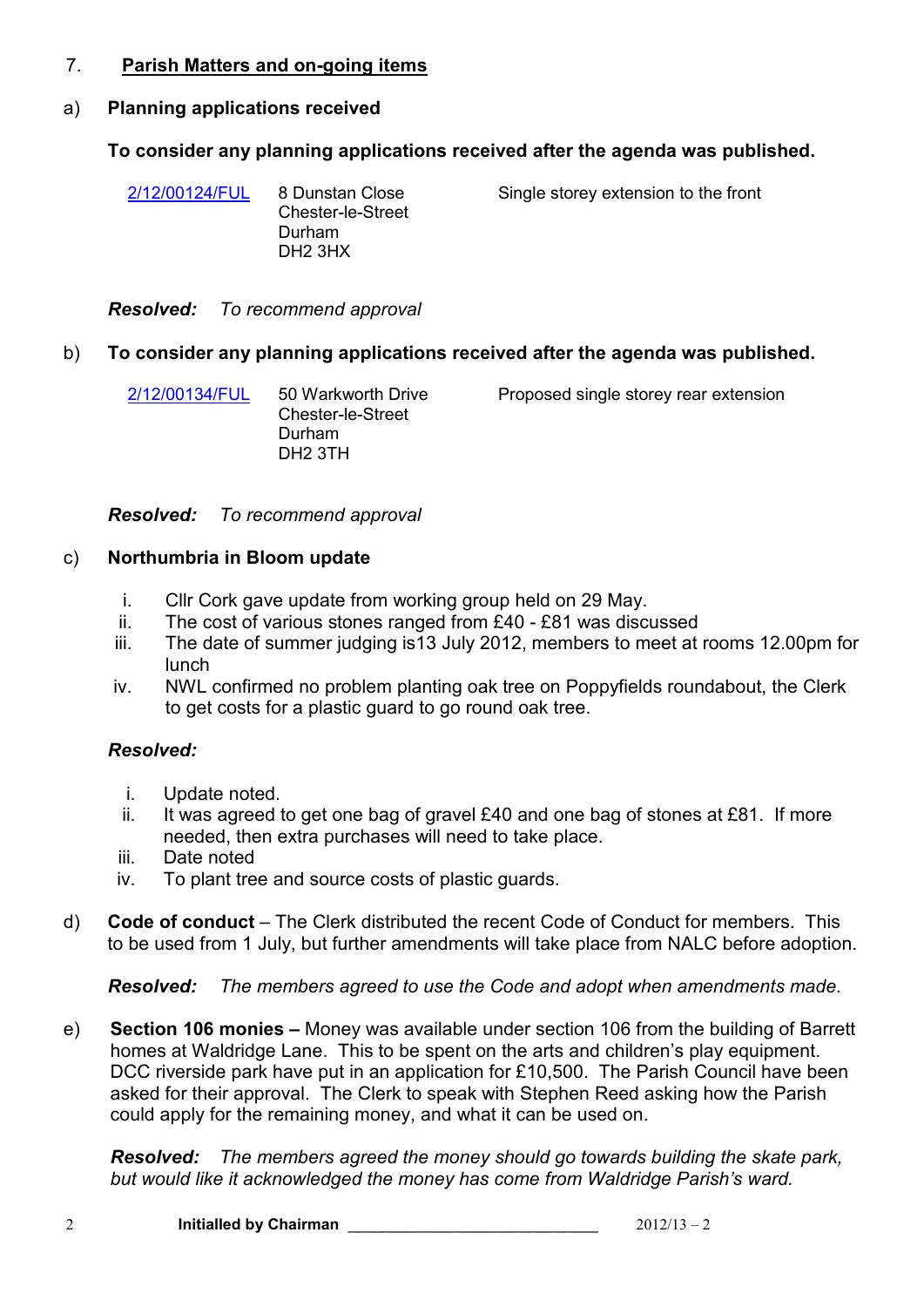- f) **Inn on the Green**  A letter received from Mike Ogden DCC, stating the sale is proceeding, with conditions attached relating to the land. The owners of the property have stated they will have the PROW stopped up. DCC would arrange consultation with the Parish Council if this was to happen. The Clerk to contact Kevin Telford to get more evidence forms for residents.
- g) **Fun day medals** –The costs and quantity of medals was discussed

*Resolved: It was agreed the Clerk to purchase 250 medals at £192.95* 

h) **Beat the bounds walk** – The date is arranged for 24 June at 1.00pm. This has already been advertised in the clippings, so unable to change the date.

*Resolved: Cllr Foster to lead the walk, other members to take part.* 

#### i) **Correspondence received**

- i. Reply from the Queen re letter of congratulations, this to be framed and put on wall
- j) **Correspondence received after agenda published –** for noting
	- Nothing received
- k) **Update from residents association**  Two members attended the last residents meetings, the residents have decided to change their day to the same as the Parish Councils. This will mean there will be no representatives from the Parish Council attending in future.
- l) **Welcome sign** Raising the sign was once again discussed. Costs to be brought to the next meeting.

#### m) **Parish Rooms –**

- i. Two quotes were received to relay slip resistant flooring. It was decided that the material needs to be a commercial grade, not domestic.
- ii. The cost to replace the lock and get 10 keys will be £77.50 (2 other quotes received)

### *Resolved:*

- *I. It was agreed to get the costs of non slip material for floor.*
- *II. It was agreed to replace the lock*
- n) **Neighbourhood plan update**  after the presentation from DRCC it was suggested getting the planning department from DCC to attend and give an update on the local plan. The date arranged is 18 July at 7.00pm for members to attend.
- o) **AAP forum updates**  No updates available.
- p) **Urgent issues for noting** (Clerk to use delegated powers if necessary) **and any items Councillors wish to agenda for next meeting** 
	- Service providers list to track services in the village re parking
	- Trailer to get 3 quotes to replace

3 **Initialled by Chairman** \_\_\_\_\_\_\_\_\_\_\_\_\_\_\_\_\_\_\_\_\_\_\_\_\_\_\_\_\_ 2012/13 – 2